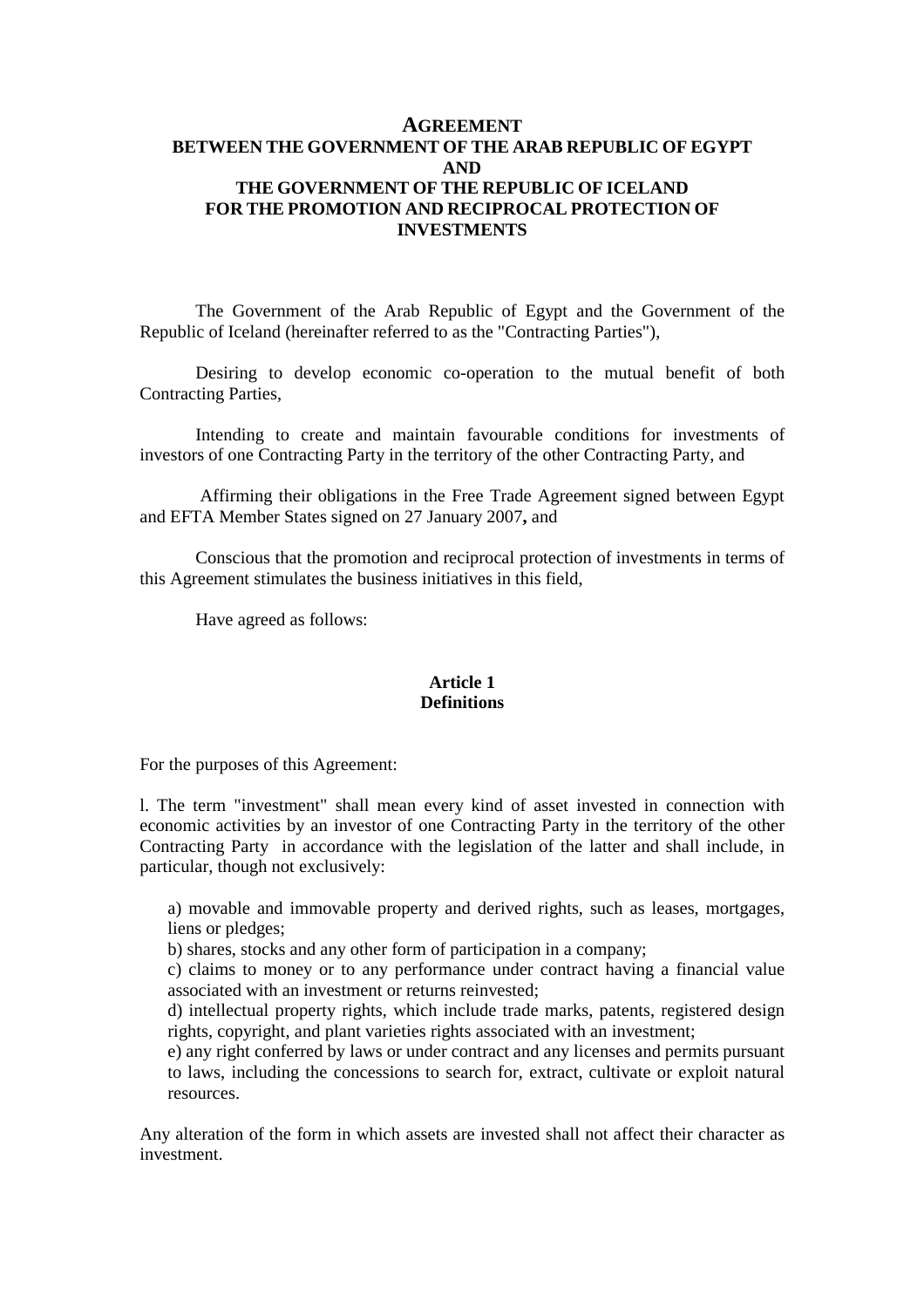2. The term "investor" shall mean, with regard to either Contracting Party, a natural person having the citizenship of that Contracting Party in accordance with its legislation and any legal person established in the territory of that Contracting Party in accordance with its legislation.

3. The term "territory" means the territory of each Contracting Party, as well as areas beyond the territory in which each Contracting Party may exercise sovereign rights or jurisdiction in accordance with international law.

4. The term "executive" means a natural person who primarily directs the management of an enterprise or establishes goals and policies for the enterprise or a major component or function of the enterprise, exercises wide latitude in decision-making and receives only general supervision or direction from higher-level executives, the board of directors, or stockholders of the enterprise.

5. The term "manager" means a natural person who directs the management of an enterprise, or department, or subdivision of the enterprise, supervises and controls the work of other supervisory, professional or managerial employees, has the authority to hire or fire or recommend hiring, firing or other personnel actions and exercises discretionary authority over day-to-day operations at a senior level.

6. The term "specialist" means a natural person who possesses knowledge at an advanced level of expertise and who may be required to possess specific or proprietary knowledge of the enterprise's product, service, research equipment, techniques, or management.

### **Article 2 Promotion and Protection of Investments**

l. Each Contracting Party shall encourage and create favourable conditions for investors of the other Contracting Party to make investments in its territory and shall admit such investments in accordance with its legislation.

2. Investments of investors of either Contracting Party shall at all times be accorded fair and equitable treatment and shall enjoy protection and security in the territory of the other Contracting Party. Neither Contracting Party shall impede investors of the other Contracting Party by unreasonable or discriminatory measures in its territory as regards the management, maintenance, use, enjoyment or disposal of investments.

### **Article 3 National and Most-Favoured-Nation Treatment**

l. Each Contracting Party shall in its territory accord to investments and returns of investors of the other Contracting Party treatment which is fair and equitable and not less favourable than that which it accords to investments and returns of its own investors or to investments and returns of investors of any third State, whichever is more favourable.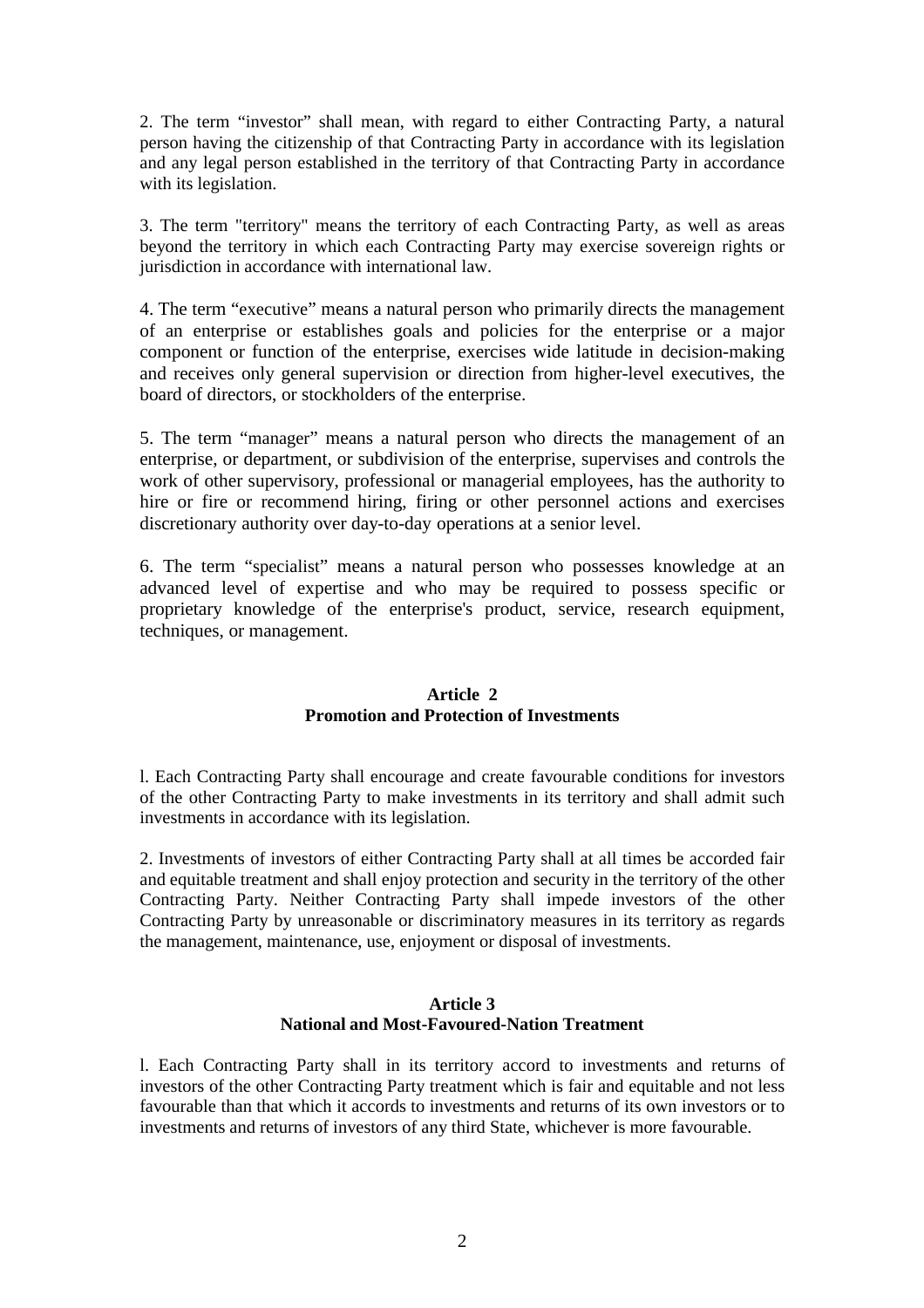2. Each Contracting Party shall in its territory accord to investors of the other Contracting Party, as regards management, maintenance, use, enjoyment or disposal of their investment, treatment which is fair and equitable and not less favourable than that which it accords to its own investors or to investors of any third State, whichever is more favourable.

3. The provisions of paragraphs 1 and 2 of this Article shall not be construed so as to oblige one Contracting Party to extend to the investors of the other Contracting Party and their investments special rights accorded to nationals or investments of nationals of any third State by virtue of an agreement establishing a free-trade area, a customs union, a common market, a common labour market or a regional economic integration.

4. The provisions of paragraphs 1 and 2 of this Article shall not be applicable to tax measures. Nothing in this Agreement shall affect the rights and obligations of either Contracting Party derived from any tax convention. In the event of any inconsistency between the provisions of this Agreement and any tax convention, the provisions of the latter shall prevail.

# **Article 4 Key Personnel**

The Contracting Parties shall within the framework of their national legislation facilitate applications of the entry and sojourn of persons of either Contracting Party who wish to enter the territory of the other Contracting Party in connection with an investment; the same shall apply to employed persons of either Contracting Party who in connection with an investment wish to enter the territory of the other Contracting Party and sojourn there to take up employment. Applications for work permits shall also be facilitated.

# **Article 5 Compensation for Losses**

1. Where investments of investors of either Contracting Party suffer losses owing to war, armed conflict, a state of national emergency, revolt, insurrection, riot or other similar events in the territory of the other Contracting Party, such investors shall be accorded by the latter Contracting Party treatment, as regards restitution, indemnification, compensation or other settlement, not less favourable than that which the latter Contracting Party accords to its own investors or to investors of any third State.

2. Without prejudice to paragraph 1 of this Article, investors of one Contracting Party who in any of the events referred to in that paragraph suffer losses in the territory of the other Contracting Party resulting from:

- a) requisitioning of their property by the forces or authorities of the latter Contracting Party, or
- b) destruction of their property by the forces or authorities of the latter Contracting Party which was not caused in combat action or was not required by the necessity of the situation,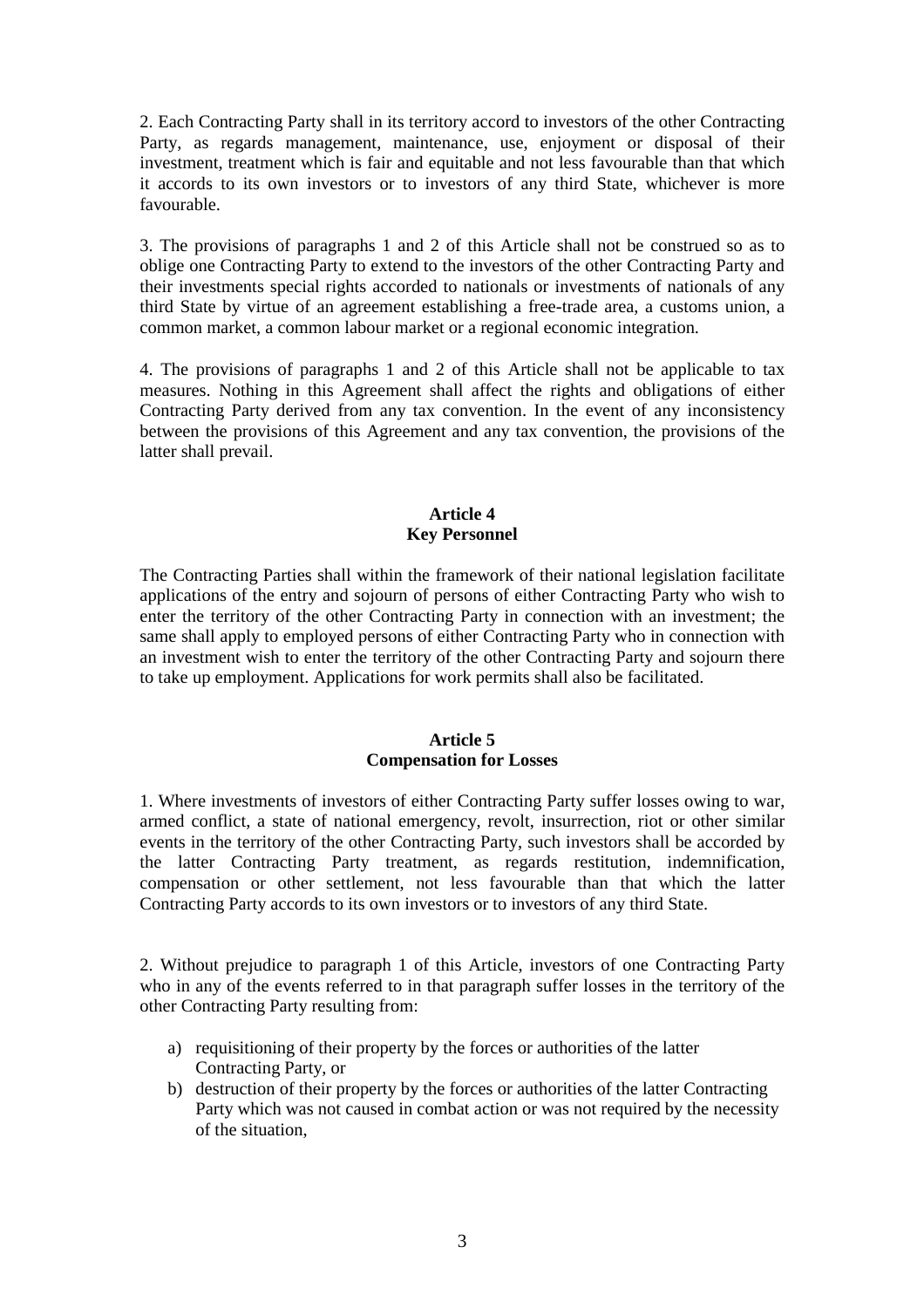shall be accorded restitution or just and adequate compensation for the losses sustained during the period of the requisitioning or as a result of the destruction of the property. Resulting payments shall be freely transferable in a freely convertible currency without delay.

# **Article 6 Expropriation**

1.Investments of investors of either Contracting Party shall not be nationalized, expropriated or subjected to measures having effect equivalent to nationalization or expropriation (hereinafter referred to as "expropriation") in the territory of the other Contracting Party except for a public purpose. The expropriation shall be carried out under due process of law, on a non-discriminatory basis and shall be accompanied by provisions for the payment of prompt, adequate and effective compensation. Such compensation shall amount to the value of the investment expropriated immediately before expropriation or impending expropriation became public knowledge, shall include interest from the date of expropriation, shall be made without delay, be effectively realisable and be freely transferable in a freely convertible currency.

2.The investor affected shall have a right to prompt review by a judicial or other independent authority of that Contracting Party in which territory the investment has been made, of his or its case and of the valuation of his or its investment in accordance with the principles set out in this Article.

# **Article 7 Transfers**

1. The Contracting Parties shall guarantee the transfer of payments related to investments and returns. The transfers shall be made in a freely convertible currency, without any restriction and undue delay. Such transfers shall include in particular, though not exclusively:

a) the initial capital and additional amounts to maintain or increase the investment;

b) profits, interest, dividends and other current income or returns;

c) payments made under a contract including a loan agreement;

d) royalties or fees;

e) proceeds of sale or liquidation of all or part of the investment;

f) the earnings of personnel engaged from abroad who are employed and allowed to work in connection with an investment in the territory of the other Contracting Party.

g) payments of compensation under Article 5 and Article 6 and payments of arbitral awards under Article 10.

2. For the purpose of this Agreement, exchange rate shall be the prevailing market rate for current transactions at the date of transfer, unless otherwise agreed.

3. Transfers shall be considered to have been made "without any undue delay" in the sense of paragraph 1 of this Article when they have been made within the period normally necessary for the completion of the transfer.

4. In case of serious balance of payments difficulties or the threat thereof, each Contracting Party may temporarily restrict transfers provided that such a Contracting Party implements measures or a programme in accordance with internationally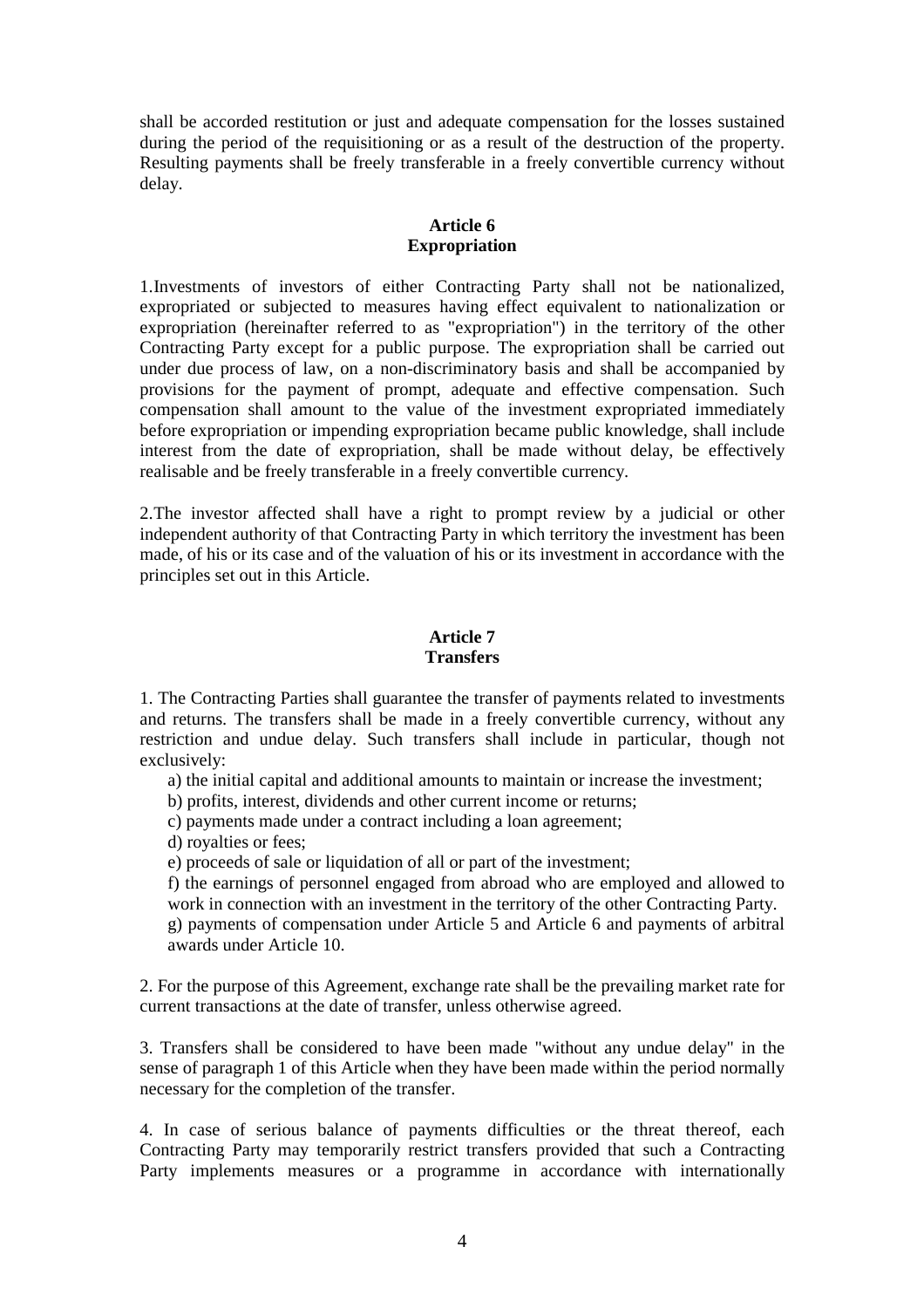recognized standards. These restrictions should be imposed on an equitable, nondiscriminatory and in good faith basis.

### **Article 8 Transparency**

Either Contracting Party shall promptly publish, or otherwise make publicly available, its laws, regulations, procedures and administrative rulings and judicial decisions of general application which may affect the operation of this Agreement.

### **Article 9 Subrogation**

1. If a Contracting Party or its designated agency makes a payment to its own investor under an indemnity, guarantee or contract of insurance given in respect of an investment of an investor of that Contracting Party in the territory of the other Contracting Party, the latter Contracting Party shall recognize:

a) the assignment, whether under the law or pursuant to a legal transaction in that country, of any right or claim by the investor to the former Contracting Party or its designated agency, as well as,

b) that the former Contracting Party or its designated agency is entitled by virtue of subrogation to exercise the rights and enforce the claims of that investor and shall assume the obligations related to the investment.

2. The subrogated rights or claims shall not exceed the original rights or claims of the investor.

#### **Article 10**

# **Settlement of Investment Disputes between a Contracting Party and an Investor of the other Contracting Party**

1. Any dispute which may arise between an investor of one Contracting Party and the other Contracting Party in connection with an investment in the territory of that other Contracting Party shall be subject to negotiations between the parties to the dispute.

2. If any dispute between an investor of one Contracting Party and the other Contracting Party cannot be thus settled, the investor shall be entitled to submit the case, at his choice, for settlement to:

a) the competent court or administrative tribunal of the Contracting Party which is a party to the dispute;

or

b) the International Centre for Settlement of Investment Disputes (ICSID) having regard to the applicable provisions of the Convention on the Settlement of Investment Disputes between States and Nationals of other States opened for signature at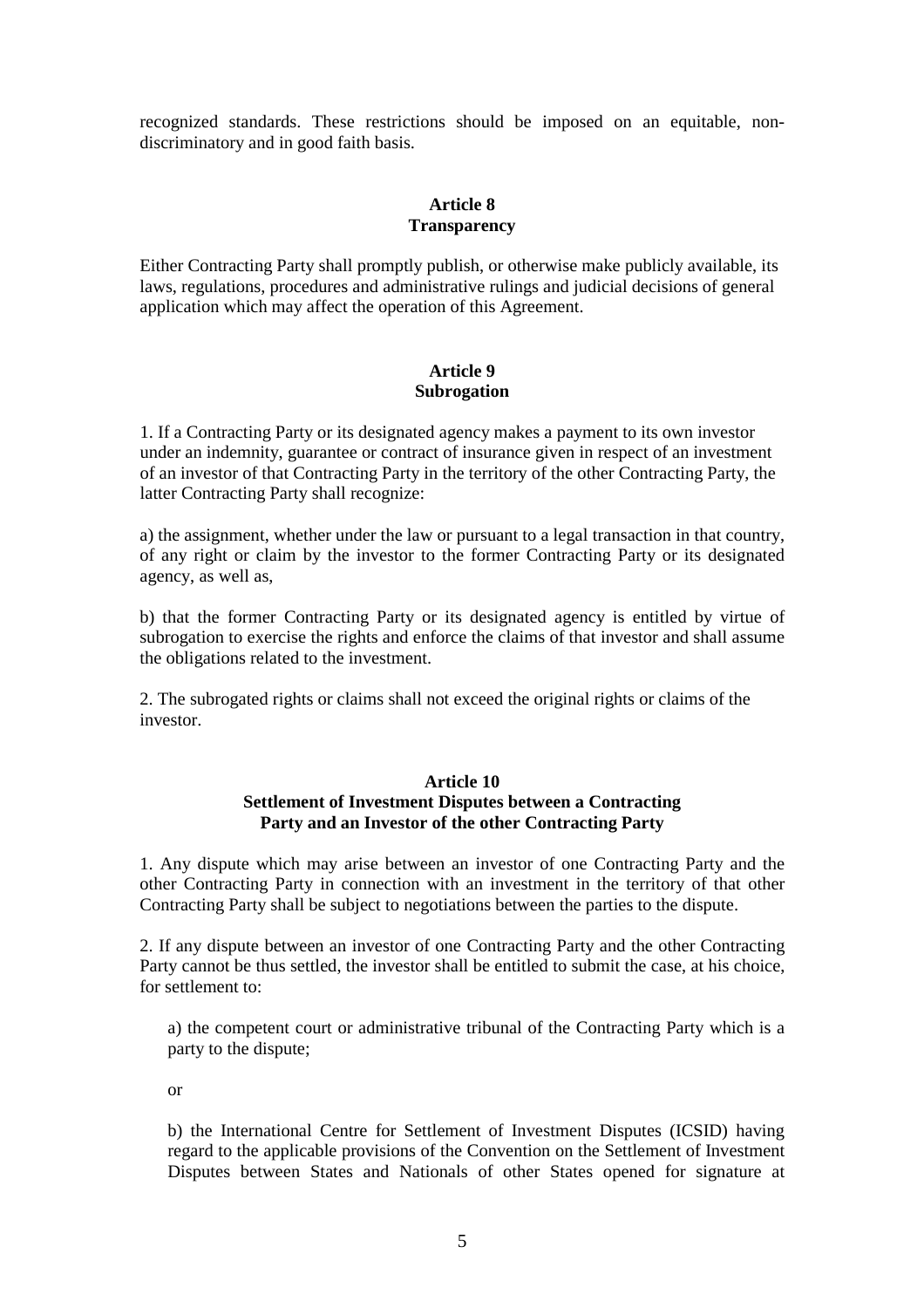Washington D.C. on 18 March 1965, in the event that both Contracting Parties shall have become a party to this Convention;

or

c) the additional Facility Rules of ICSID, if either the disputing Contracting Party or the Contracting Party of the Investor, but not both, is a party of the ICSID Convention;

or

d) an arbitrator or international ad hoc arbitral tribunal established under the Arbitration Rules of the United Nations Commission on International Trade Law (UNCITRAL). The parties to the dispute may agree in writing to modify these Rules.

The arbitral awards shall be final and binding on both parties to the dispute and shall be enforceable in accordance with the domestic legislation of the disputing Contracting Party.

# **Article 11 Settlement of Disputes between the Contracting Parties**

1. Disputes between the Contracting Parties concerning the interpretation or application of this Agreement shall, if possible, be settled through consultations or negotiations.

2. If the dispute cannot be thus settled within six months, it shall upon the request of either Contracting Party be submitted to an Arbitral Tribunal in accordance with the provisions of this Article.

3. The Arbitral Tribunal shall be constituted for each individual case in the following way: Within two months of the receipt of the request for arbitration, each Contracting Party shall appoint one member of the Tribunal. These two members shall then select a national of a third State who on approval of the two Contracting Parties shall be appointed Chairman of the Tribunal (hereinafter referred to as the "Chairman"). The Chairman shall be appointed within three months from the date of appointment of the other two members.

4. If within the periods specified in paragraph 3 of this Article the necessary appointments have not been made, a request may be made to the President of the International Court of Justice to make the necessary appointments. If the President happens to be a national of either Contracting Party or is otherwise prevented from discharging the said function, the Vice-President shall be invited to make the necessary appointments. If the Vice-President also happens to be a national of either Contracting Party or is prevented from discharging the said function, the member of the International Court of Justice next in seniority who is not a national of either Contracting Party shall be invited to make the necessary appointments.

5. The Arbitral Tribunal shall reach its decision by a majority of votes. Such decision shall be binding. Each Contracting Party shall bear the cost of its own arbitrator and its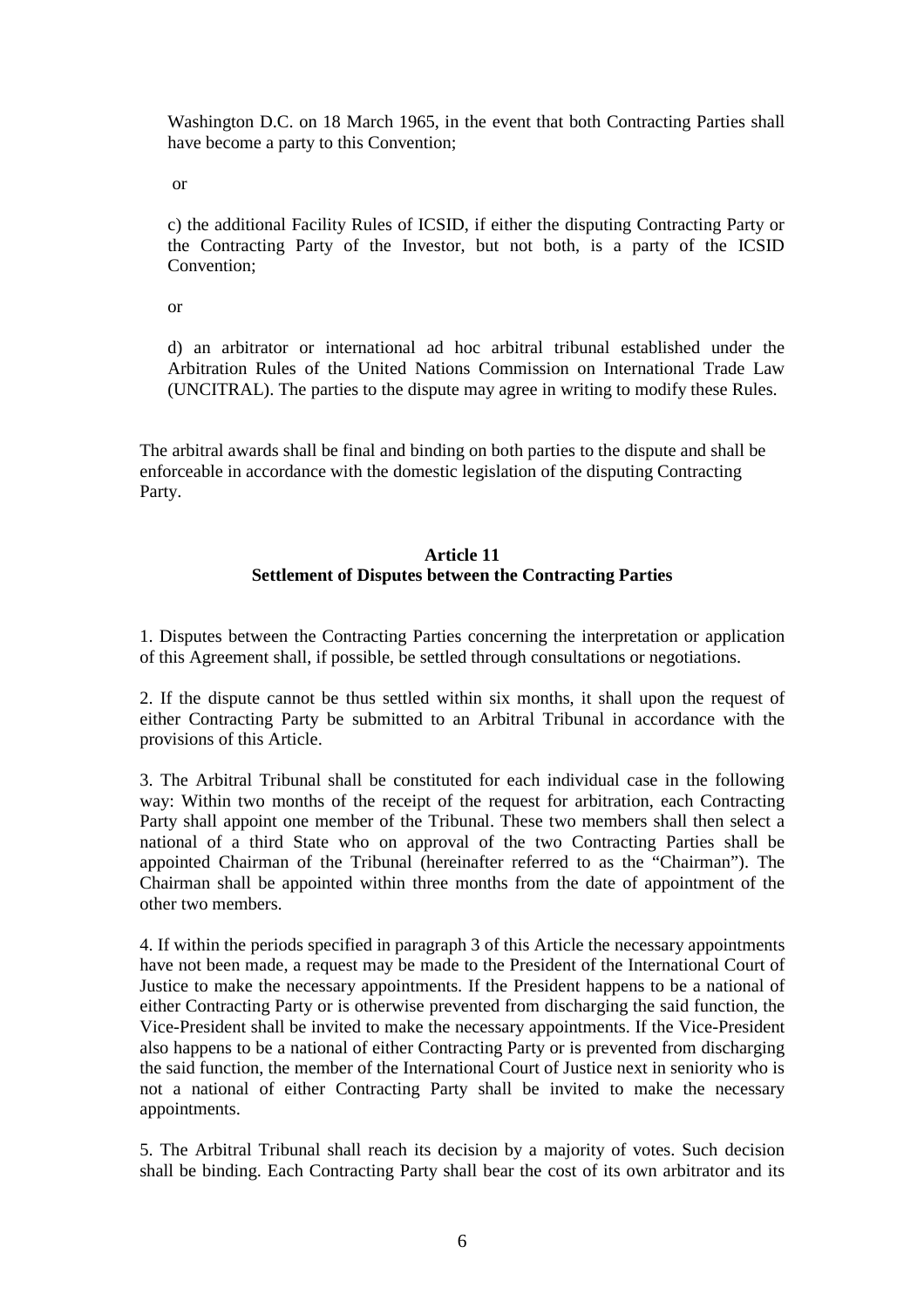representation in the arbitral proceedings; the cost of the Chairman and the remaining costs shall be borne in equal parts by both Contracting Parties. The Arbitral Tribunal shall determine its own procedure.

### **Article 12 Application of Other Rules and Special Commitments**

- 1. Where a matter is governed simultaneously by this Agreement and by another international agreement, to which both Contracting Parties are parties, nothing in this Agreement shall prevent either Contracting Party or any of its investors who own investments in the territory of the other Contracting Party from taking advantage of whichever rules are more favorable to his case.
- 2. If the treatment to be accorded by one Contracting Party to investors of the other Contracting Party in accordance with its laws and regulations or other specific provisions of contracts is more favourable than that accorded by this Agreement, the more favourable treatment shall be accorded.

# **Article 13 Essential Security Interests**

Nothing in the Agreement shall be construed to prevent either Contracting Party from taking measures to fulfill its obligations with respect to the protection of its essential security interests.

# **Article 14 Application**

The provisions of this Agreement shall apply to all investments by investors of one Contracting Party in the territory of the other Contracting Party prior to or after the entry into the force of this Agreement. It shall, however, not be applicable to divergences or disputes which have arisen prior to its entry into force.

### **Article 15 Entry into Force, Duration and Termination**

1. Each of the Contracting Parties shall notify the other of the completion of the procedures required by its law for bringing this Agreement into force. This Agreement shall enter into force on the date of the second notification.

2. This Agreement shall remain in force for a period of ten years. Thereafter, it shall remain in force until the expiration of a twelve month period from the date either Contracting Party notifies the other in writing of its intention to terminate this Agreement.